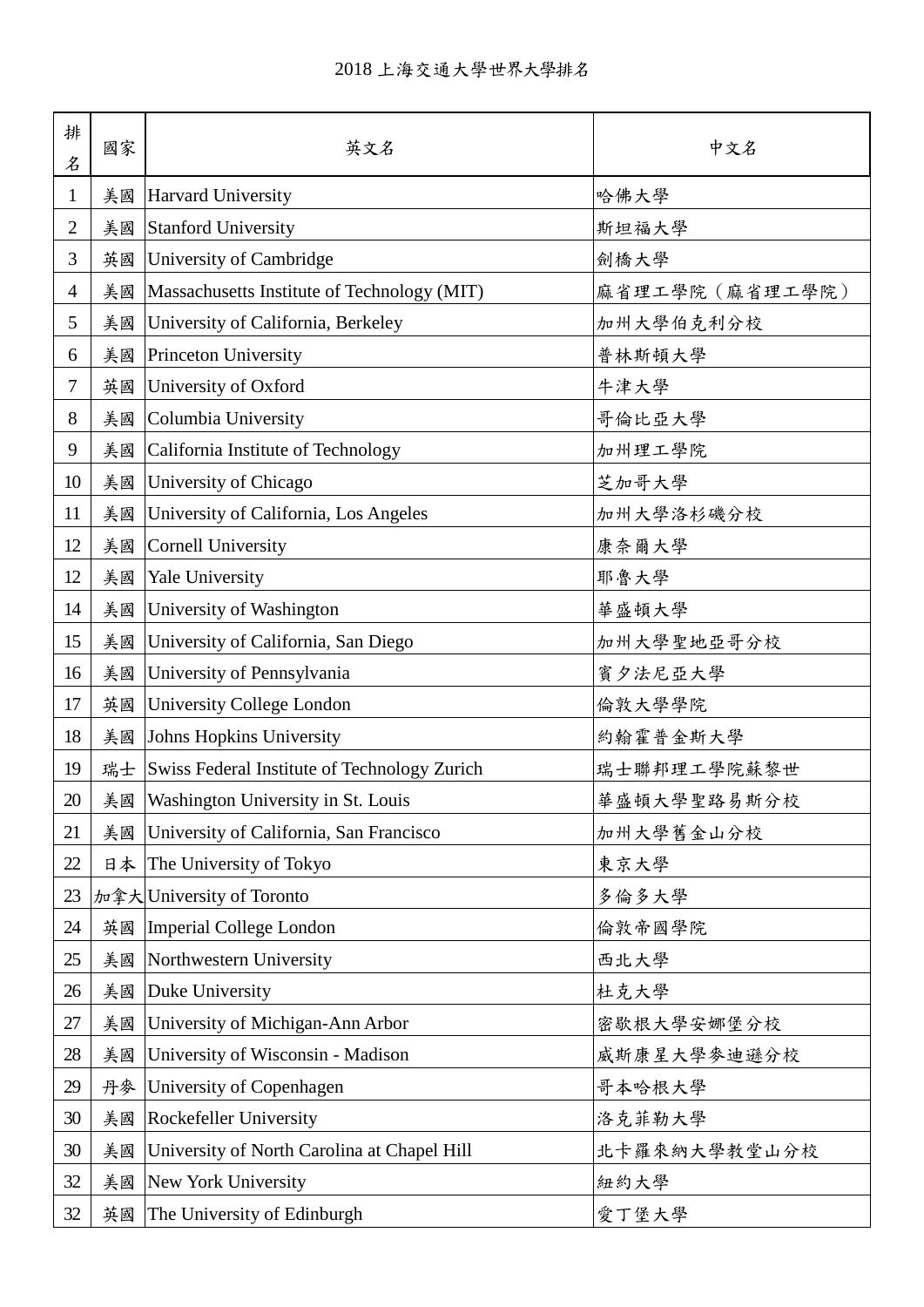| 34 | 英國 | The University of Manchester                           | 曼彻斯特大学           |
|----|----|--------------------------------------------------------|------------------|
| 35 | 日本 | <b>Kyoto University</b>                                | 京都大學             |
| 36 | 荷蘭 | Sorbonne University                                    | 索邦大學             |
| 37 | 美國 | University of Minnesota, Twin Cities                   | 明尼蘇達大學雙子城分校      |
| 38 | 澳洲 | The University of Melbourne                            | 墨爾本大學            |
| 38 | 美國 | University of Colorado at Boulder                      | 科羅拉多大學博爾德分校      |
| 40 | 美國 | The University of Texas at Austin                      | 德克薩斯大學奧斯汀分校      |
| 41 | 美國 | University of Illinois at Urbana-Champaign             | 伊利諾伊大學厄巴納 - 香檳分校 |
| 42 | 荷蘭 | University of Paris-Sud (Paris 11)                     | 巴黎第11 大學(巴黎南大學)  |
| 43 |    | 加拿大University of British Columbia                      | 不列顛哥倫比亞大學        |
| 44 | 瑞典 | Karolinska Institute                                   | 卡羅林斯卡研究所         |
| 45 | 中國 | Tsinghua University                                    | 清華大學             |
| 46 | 美國 | University of California, Santa Barbara                | 加州大學聖巴巴拉分校       |
| 47 | 德國 | Heidelberg University                                  | 海德堡大學            |
| 48 | 德國 | <b>Technical University Munich</b>                     | 慕尼黑技術大學          |
|    |    | The University of Texas Southwestern Medical Center at | 達拉斯的德克薩斯大學西南醫學   |
| 48 | 美國 | Dallas                                                 | 中心               |
| 50 | 美國 | Vanderbilt University                                  | 范德比爾特大學          |
| 51 | 美國 | University of Maryland, College Park                   | 馬里蘭大學帕克分校        |
| 51 | 荷蘭 | <b>Utrecht University</b>                              | 烏得勒支大學           |
| 53 | 德國 | University of Munich                                   | 慕尼黑大學            |
| 54 |    | 瑞士 University of Zurich                                | 蘇黎世大學            |
| 55 | 澳洲 | The University of Queensland                           | 昆士蘭大學            |
| 56 | 英國 | King's College London                                  | 倫敦國王學院           |
| 57 | 中國 | Peking University                                      | 北京大學             |
| 57 | 芬蘭 | University of Helsinki                                 | 赫爾辛基大學           |
| 59 | 瑞士 | University of Geneva                                   | 日内瓦大學            |
| 60 | 美國 | University of Southern California                      | 南加州大學            |
| 61 |    | 比利時Ghent University                                    | 根特大學             |
| 62 | 挪威 | University of Oslo                                     | 奥斯陸大學            |
| 63 | 瑞典 | <b>Uppsala University</b>                              | 烏普薩拉大學           |
| 64 | 法國 | Ecole Normale Superieure - Paris                       | 巴黎高等師範學校         |
| 65 | 丹麥 | <b>Aarhus University</b>                               | 奧胡斯大學            |
| 66 | 荷蘭 | University of Groningen                                | 格羅寧根大學           |
| 67 | 中國 | Zhejiang University                                    | 浙江大學             |
| 68 | 澳洲 | University of Sydney                                   | 雪梨大學             |
| 69 | 澳洲 | The Australian National University                     | 澳大利亞國立大學         |